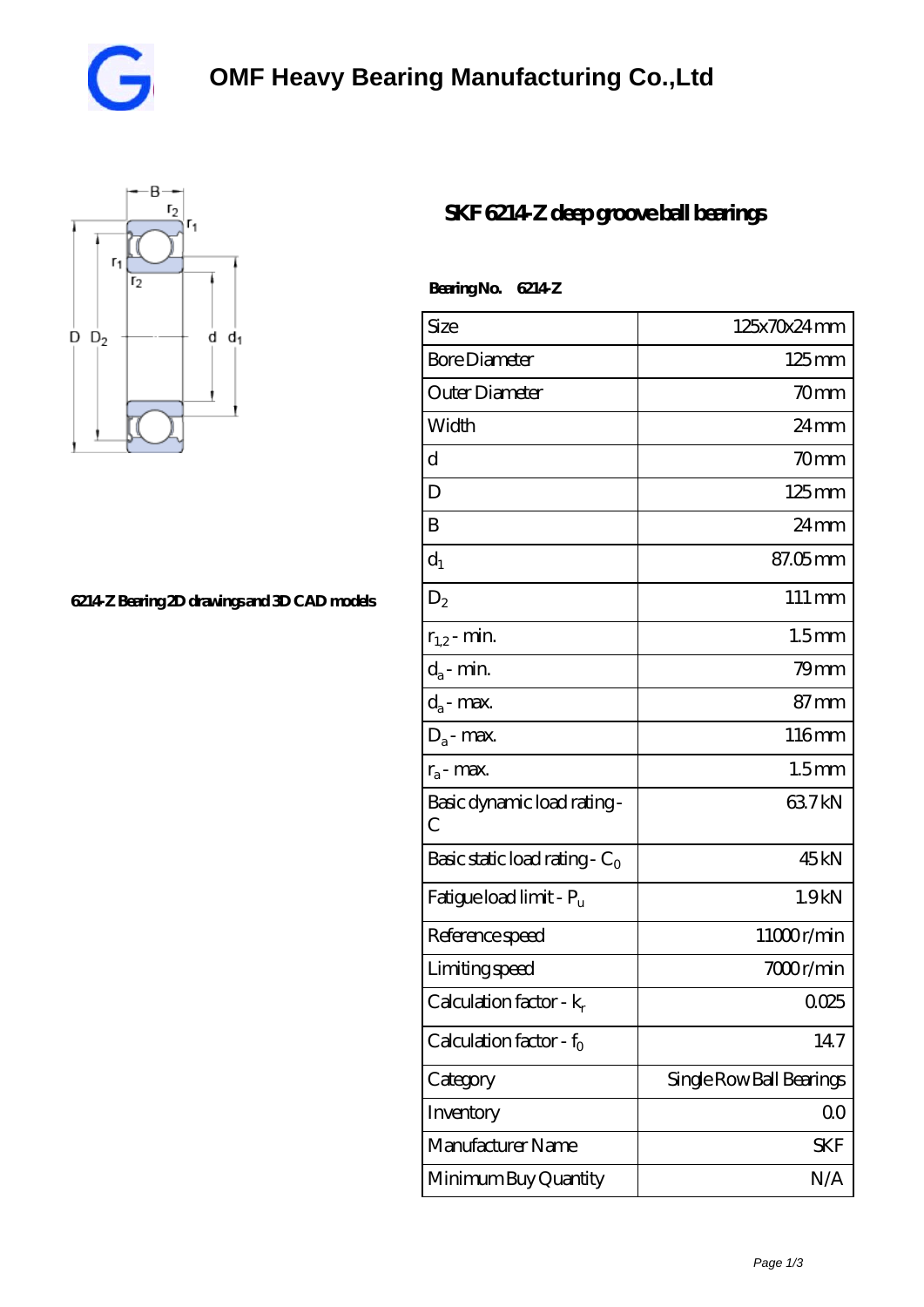

| Weight /Kilogram                   | 1.12                                                                                                                                                                                            |
|------------------------------------|-------------------------------------------------------------------------------------------------------------------------------------------------------------------------------------------------|
| Product Group                      | <b>BOO308</b>                                                                                                                                                                                   |
| Enclosure                          | 1 Metal Shield                                                                                                                                                                                  |
| Precision Class                    | ABEC 1   ISO PO                                                                                                                                                                                 |
| Maximum Capacity / Filling<br>Slot | No                                                                                                                                                                                              |
| Rolling Element                    | <b>Ball Bearing</b>                                                                                                                                                                             |
| Snap Ring                          | No                                                                                                                                                                                              |
| Internal Special Features          | No                                                                                                                                                                                              |
| Cage Material                      | Steel                                                                                                                                                                                           |
| Internal Clearance                 | CO-Medium                                                                                                                                                                                       |
| Inch - Metric                      | Metric                                                                                                                                                                                          |
| Long Description                   | 70MM Bore; 125MM<br>Outside Diameter; 24MM<br>Outer Race Diameter; 1<br>Metal Shield; Ball Bearing;<br>ABEC 1   ISO PQ No Filling<br>Slot; No Snap Ring, No<br><b>Internal Special Features</b> |
| Category                           | Single Row Ball Bearing                                                                                                                                                                         |
| <b>UNSPSC</b>                      | 31171504                                                                                                                                                                                        |
| Harmonized Tariff Code             | 8482105068                                                                                                                                                                                      |
| Noun                               | Bearing                                                                                                                                                                                         |
| Keyword String                     | Ball                                                                                                                                                                                            |
| Manufacturer URL                   | http://www.skf.com                                                                                                                                                                              |
| Manufacturer Item Number           | 6214 <sub>Z</sub>                                                                                                                                                                               |
| Weight/LBS                         | 247                                                                                                                                                                                             |
| Outer Race Width                   | 0945Inch   24 Millimeter                                                                                                                                                                        |
| Outside Diameter                   | 4.921 Inch   125 Millimeter                                                                                                                                                                     |
| <b>Bore</b>                        | 2756Inch   70Millimeter                                                                                                                                                                         |
| $d_1$                              | 87.05mm                                                                                                                                                                                         |
| $D_2$                              | $111 \,\mathrm{mm}$                                                                                                                                                                             |
| $r_{1,2}$ min.                     | 1.5 <sub>mm</sub>                                                                                                                                                                               |
| $d_a$ min.                         | 79mm                                                                                                                                                                                            |
|                                    |                                                                                                                                                                                                 |